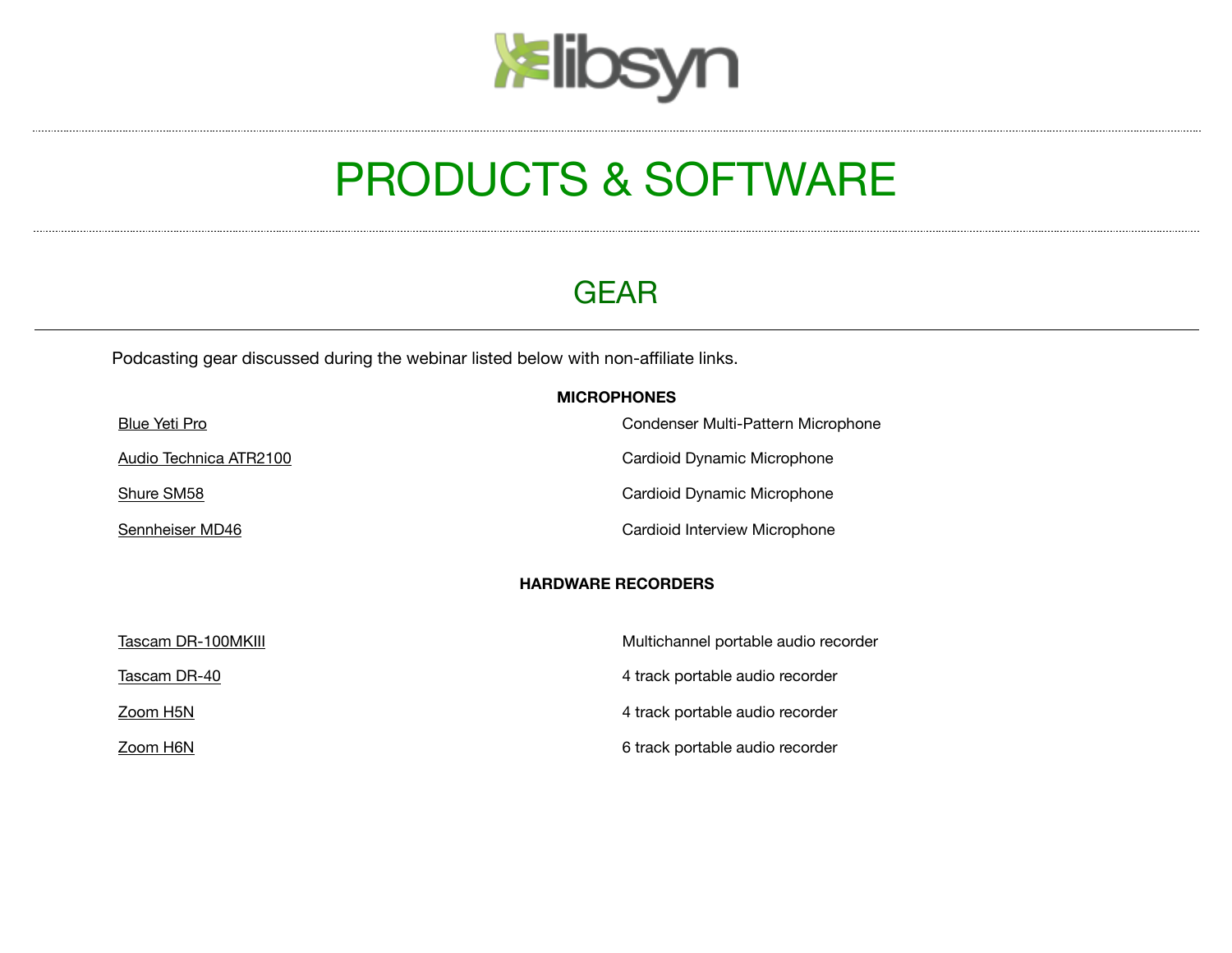#### **MIXERS, PREAMPS, & AUDIO INTERFACES**

| Mackie ProFX8v2 8 Channel Mixer             | Allows multiple inputs                                                                                                                                                       |  |
|---------------------------------------------|------------------------------------------------------------------------------------------------------------------------------------------------------------------------------|--|
|                                             | including line in and XLR.                                                                                                                                                   |  |
|                                             | Great for leveling audio                                                                                                                                                     |  |
|                                             | from multiple sources                                                                                                                                                        |  |
| Focusrite Scarlette 2i4 USB Audio Interface | USB interface allowing the ability to connect XLR based inputs to a<br>computer or other USB recording device, including mixers that don't<br>have a built in USB interface. |  |
| Rodecaster Pro                              | An interface designed just                                                                                                                                                   |  |
|                                             | for podcasters, with XLR                                                                                                                                                     |  |
|                                             |                                                                                                                                                                              |  |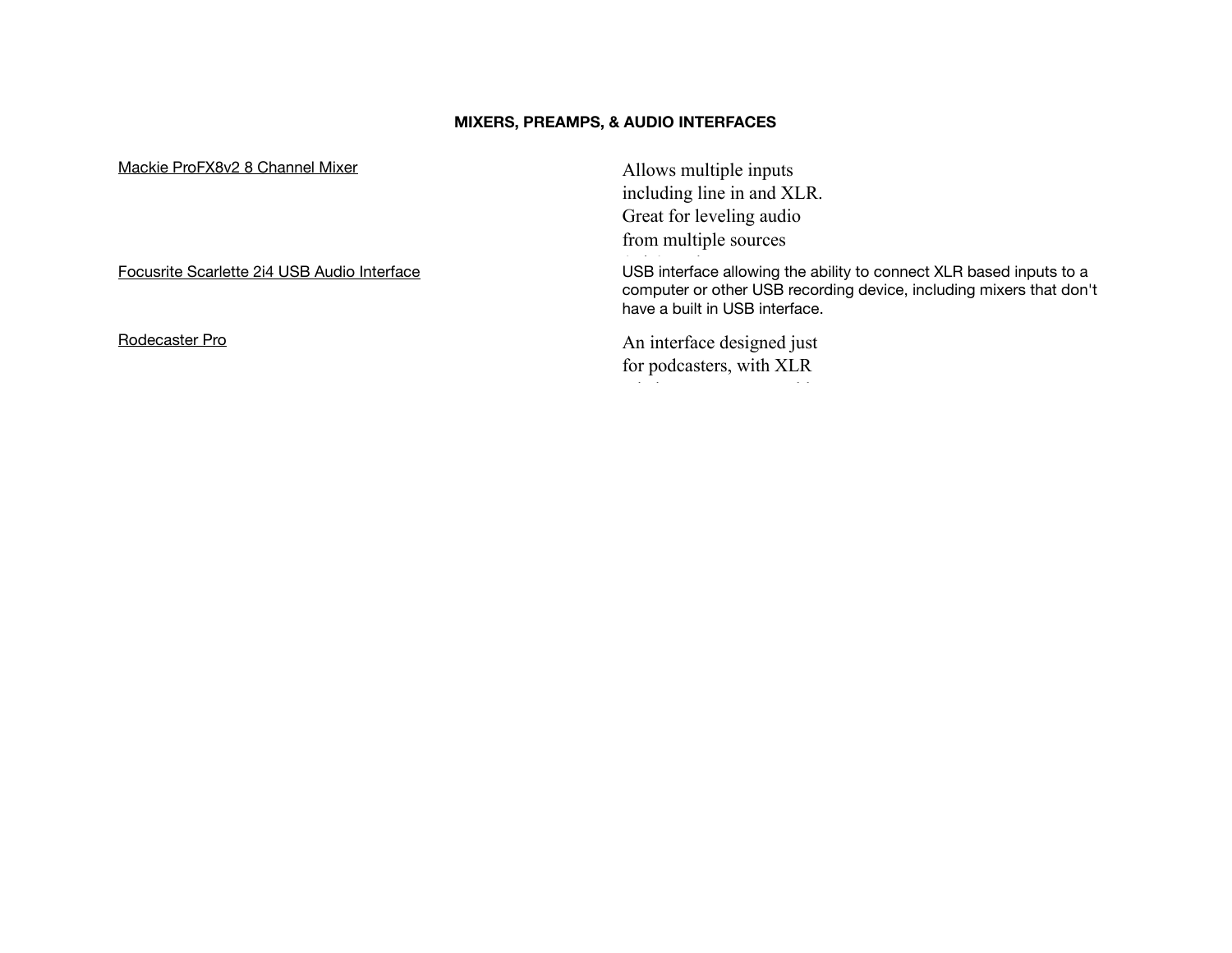#### **MISC ACCESSORIES**

| Stabilizes the mic, removes                                 |
|-------------------------------------------------------------|
| Stabilizes the mic, removes                                 |
| Reduces vibration and                                       |
| Reduces vibration and<br>handling noise, specific for       |
| Universal pop filter for<br>reducing moisture in front      |
| Pop filter for the Yeti $\&$<br>Yeti Pro to reduce moisture |
|                                                             |